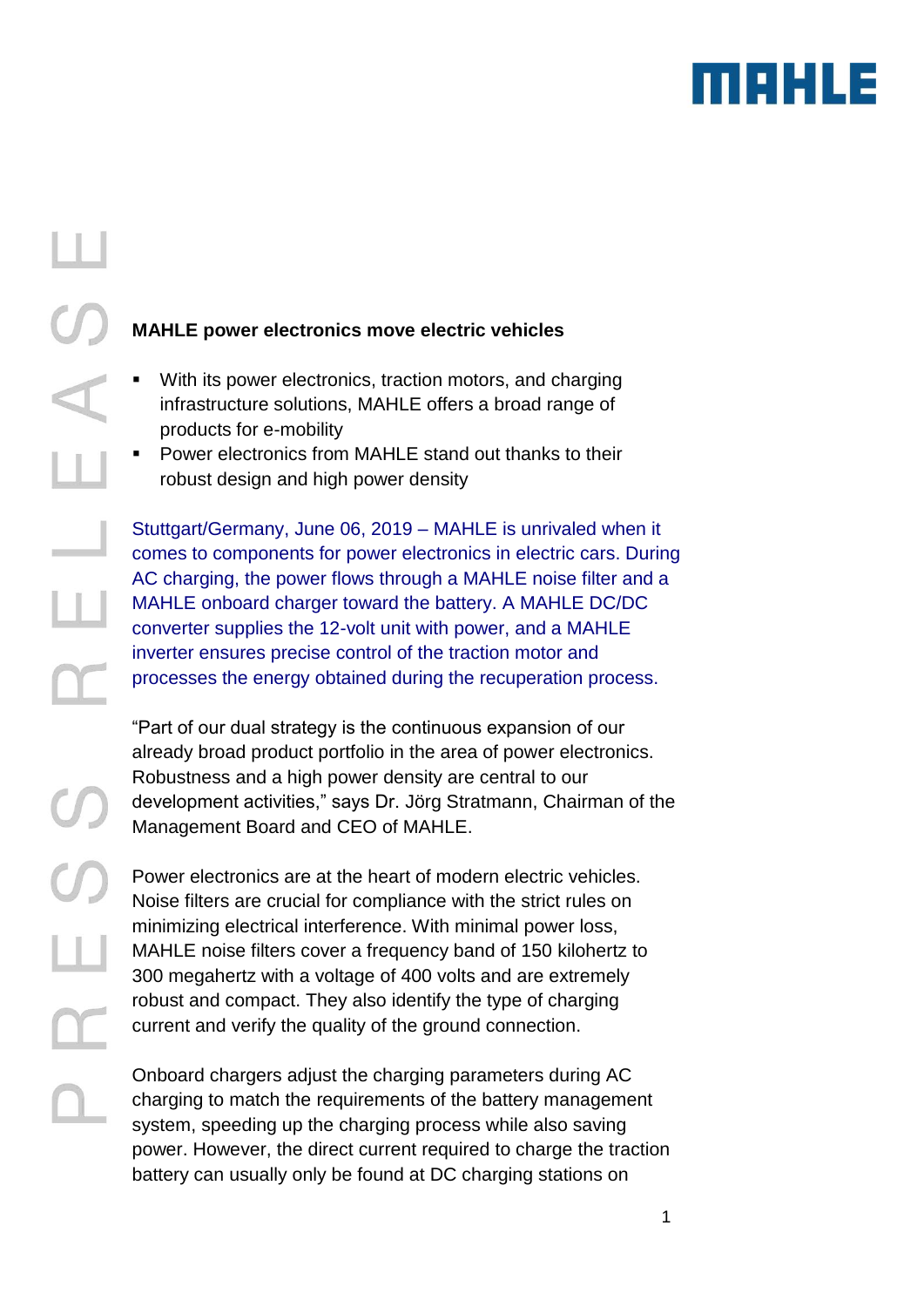

# Щ  $20$  $\overline{\mathbb{L}}$  $\overline{\phantom{0}}$ Ш  $\alpha$

freeways. In contrast, urban charging stations or local household connections supply alternating current, which the onboard charger generates by means of rectifying and conversion. MAHLE's onboard chargers have a particularly high power density and are protected against under- and overvoltage, overcurrent, and overheating from both a software and a hardware perspective.

Batteries in electric cars deliver a voltage level of well over 12 volts. Like the alternator in a vehicle with a combustion engine, the DC/DC converter provides a constant voltage and supplies power to consumers such as the air conditioning system, power steering, lighting, or the infotainment system. DC/DC converters from MAHLE separate the high- and low-voltage electrical systems safely and reliably. They are flexible in terms of installation space and design, and are also protected against under- and overvoltage, overcurrent, and overheating.

In modern electric cars, brushless electric motors are used. The rotating field needed to operate these motors has to be generated electronically. The inverter generates this rotating field and controls the electric motor depending on the position of the accelerator. If the motor acts as an alternator during the recuperation process, the inverter will rectify the generated AC voltage, which is then stored in the traction battery and can be made available again. MAHLE inverters are modular and scalable, cover a voltage range from 400 to 800 volts, and are compatible with all common types of traction motor.

#### **About MAHLE**

MAHLE is a leading international development partner and supplier to the automotive industry as well as a pioneer for the mobility of the future. The MAHLE Group is committed to making transportation more efficient, more environmentally friendly, and more comfortable by continuously optimizing the combustion